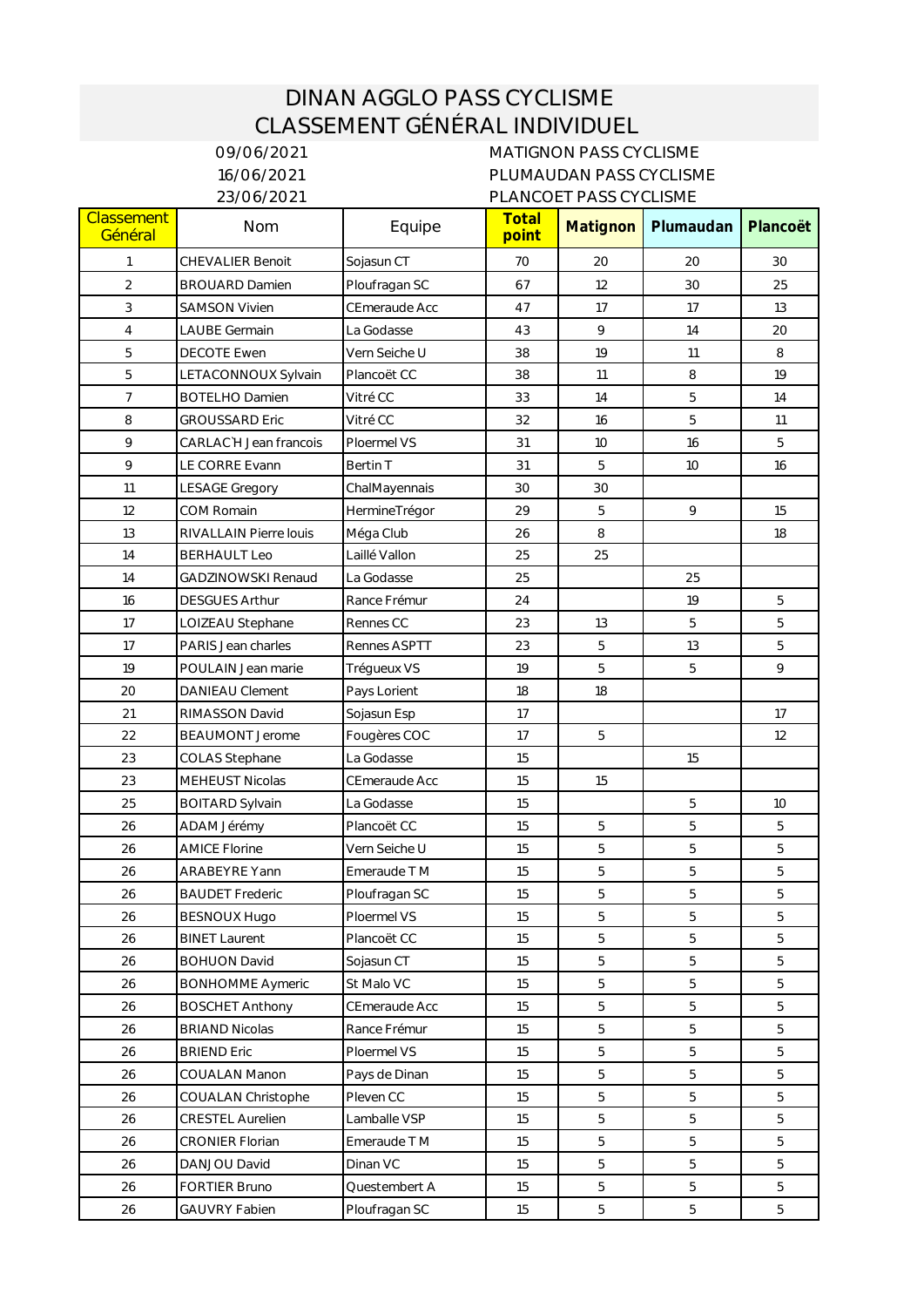| 26 | <b>GRIVEL Pascal</b>      | Megrit            | 15              | 5 | 5  | 5 |
|----|---------------------------|-------------------|-----------------|---|----|---|
| 26 | <b>GUERARD Kyslliam</b>   | St Brieuc UC      | 15              | 5 | 5  | 5 |
| 26 | <b>HINAULT Yvan</b>       | St Brieuc UC      | 15              | 5 | 5  | 5 |
| 26 | HINAULT Alban             | St Brieuc UC      | 15              | 5 | 5  | 5 |
| 26 | <b>KEURMEUR Nicolas</b>   | Lamballe VSP      | 15              | 5 | 5  | 5 |
| 26 | LE GOUX Lilian            | Evron VC          | 15              | 5 | 5  | 5 |
| 26 | LE LAY Pascal             | Trégueux VS       | 15              | 5 | 5  | 5 |
| 26 | LE PAPE Dominique         | Dinan VC          | 15              | 5 | 5  | 5 |
| 26 | LEVEQUE Alexandre         | Ploufragan SC     | 15              | 5 | 5  | 5 |
| 26 | MAGNAN Jean francois      | Plancoët CC       | 15              | 5 | 5  | 5 |
| 26 | <b>MOREL Luc</b>          | Hennebont UCL     | 15              | 5 | 5  | 5 |
| 26 | <b>MOULIN Xavier</b>      | Ploufragan SC     | 15              | 5 | 5  | 5 |
| 26 | PETIAU Eddy               | Trégueux VS       | 15              | 5 | 5  | 5 |
| 26 | PITARD Lea                | Laval C 53        | 15              | 5 | 5  | 5 |
| 26 | POTTIER Brice             | Vern Seiche U     | 15              | 5 | 5  | 5 |
| 26 | PRUAL Jerome              | Dinan VC          | 15              | 5 | 5  | 5 |
| 26 | <b>TIREL Gwenaelle</b>    | Dinan VC          | 15              | 5 | 5  | 5 |
| 26 | <b>TRAVERS Cedric</b>     | Plélan VC         | 15              | 5 | 5  | 5 |
| 26 | VAN DE WEGHE Antonin      | Vern Seiche U     | 15              | 5 | 5  | 5 |
| 63 | <b>AVRIL Steven</b>       | Emeraude T M      | 12              |   | 12 |   |
| 64 | <b>BALLER Laurent</b>     | Vannes Véloce     | 10              |   | 5  | 5 |
| 64 | <b>BAZIRE Enzo</b>        | Lamballe VSP      | 10              | 5 |    | 5 |
| 64 | <b>BEDFERT Pauline</b>    | Rance Frémur      | 10              |   | 5  | 5 |
| 64 | <b>BOULET Mickael</b>     | Plancoët CC       | 10              | 5 |    | 5 |
| 64 | <b>BOURSEUL Thomas</b>    | CEmeraude Acc     | 10              |   | 5  | 5 |
| 64 | <b>BOUTOUILLER Benoit</b> | Ploufragan SC     | 10              | 5 |    | 5 |
| 64 | <b>BUSSON Sylvain</b>     | Rennes ASPTT      | 10              |   | 5  | 5 |
| 64 | <b>COUPPEY Marc</b>       | Ploufragan SC     | 10              | 5 | 5  |   |
| 64 | <b>COUVERT Emilien</b>    | <b>Breiz Line</b> | 10              | 5 | 5  |   |
| 64 | <b>DANIEAU Marc</b>       | Pays Lorient      | 10              | 5 | 5  |   |
| 64 | <b>DANIELO Etienne</b>    | Belle Ile VC      | 10              |   | 5  | 5 |
| 64 | <b>DEBEAU Regis</b>       | Côte Granit R     | 10              | 5 |    | 5 |
| 64 | <b>DENISOT Paulin</b>     | <b>Breiz Line</b> | 10              |   | 5  | 5 |
| 64 | DREANO Morgan             | Vern Seiche U     | 10              | 5 |    | 5 |
| 64 | FEUILLET Julien           | Langueux CC       | 10              | 5 |    | 5 |
| 64 | <b>FRIN Antoine</b>       | Rennes CC         | 10              |   | 5  | 5 |
| 64 | FRITIAU Thierry           | Vitré CC          | 10              | 5 |    | 5 |
| 64 | GESBERT Gaetan            | Evron VC          | 10              |   | 5  | 5 |
| 64 | <b>GESBERT Fabrice</b>    | Méga Club         | 10              | 5 |    | 5 |
| 64 | GUILLOUX Sylvain          | Ploermel VS       | 10              | 5 | 5  |   |
| 64 | <b>HAMON Anthony</b>      | Vern Seiche U     | 10              | 5 | 5  |   |
| 64 | <b>HUQUET Franck</b>      | St Brieuc UC      | 10              | 5 |    | 5 |
| 64 | LEHERISSE Gwénaïg         | Plancoët CC       | 10              | 5 | 5  |   |
| 64 | LEMAITRE Lénaïck          | Dinan VC          | 10 <sup>°</sup> | 5 |    | 5 |
| 64 | LEROUX Romuald            | Emeraude TM       | 10              |   | 5  | 5 |
| 64 | LUCAS Sebastien           | Moncontour CC     | 10              | 5 |    | 5 |
| 64 | MERDRIGNAC Stephane       | Megrit            | 10              |   | 5  | 5 |
| 64 | MESNARD Ludovic           | Podioco Janzé     | 10              | 5 | 5  |   |
| 64 | MONNIER Ludovic           | Sojasun CT        | 10              | 5 | 5  |   |
| 64 | NEVO Joane                | Hennebont UCL     | 10 <sup>°</sup> |   | 5  | 5 |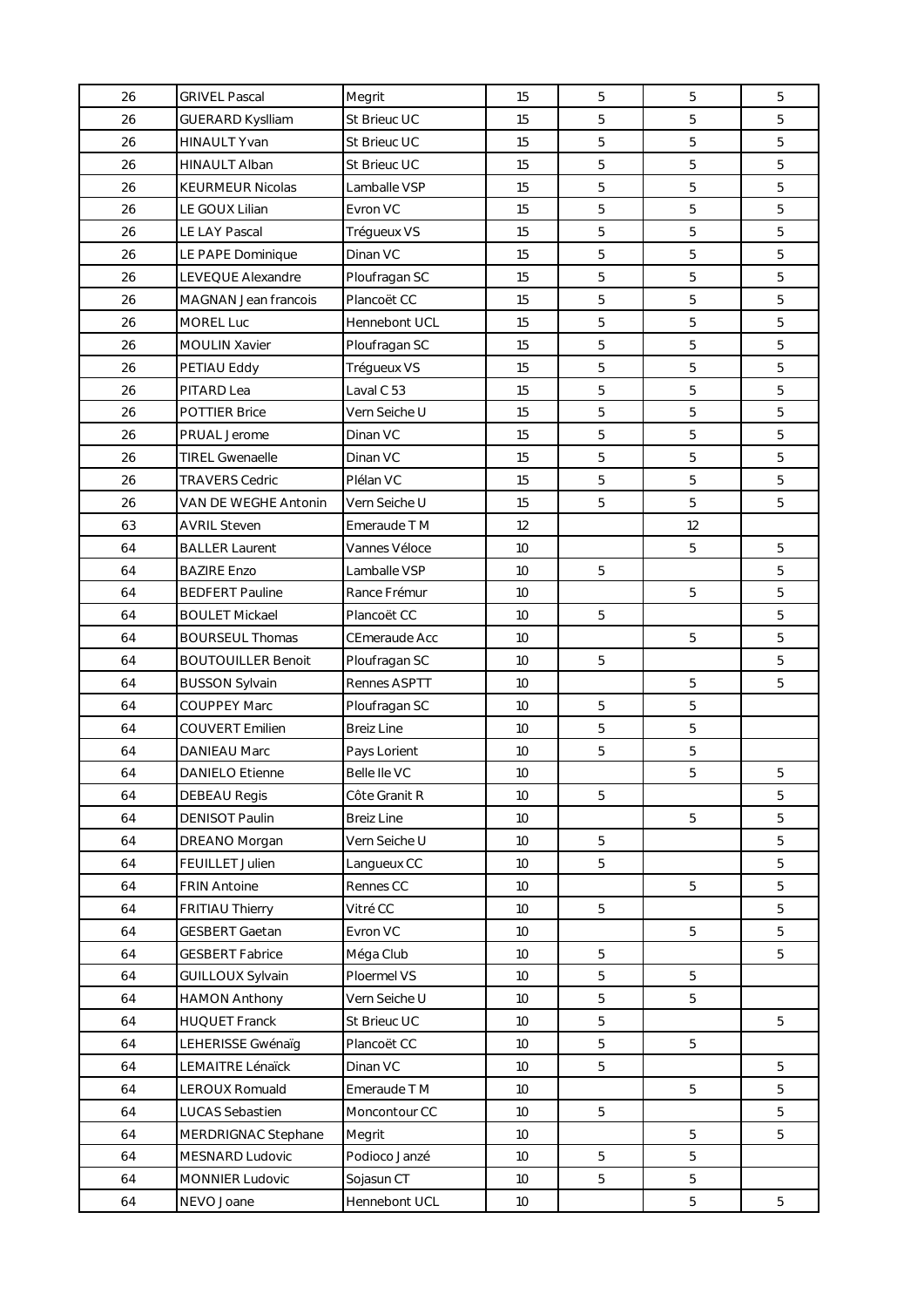| 64  | <b>OFFRETE Antoine</b>        | Plancoët CC       | 10 | 5 |   | 5 |
|-----|-------------------------------|-------------------|----|---|---|---|
| 64  | PEPIN Anthony                 | Dinan VC          | 10 |   | 5 | 5 |
| 64  | PILARD Maurice                | Dinan VC          | 10 |   | 5 | 5 |
| 64  | RIGAUX Nolann                 | Moncontour CC     | 10 | 5 | 5 |   |
| 64  | RIOU David                    | Côte Granit R     | 10 | 5 |   | 5 |
| 64  | SIMON Slavina                 | Plancoët CC       | 10 |   | 5 | 5 |
| 64  | <b>TIREL Yann</b>             | Dinan VC          | 10 |   | 5 | 5 |
| 64  | <b>TROTEL Eric</b>            | CEmeraude Acc     | 10 | 5 | 5 |   |
| 102 | <b>AUFFRET Didier</b>         | Métro US          | 5  | 5 |   |   |
| 102 | <b>BARBE Julien</b>           | Méga Club         | 5  |   |   | 5 |
| 102 | <b>BEAUPERE Lucas</b>         | <b>SCO Angers</b> | 5  |   |   | 5 |
| 102 | <b>BENOIST Stephane</b>       | Plancoët CC       | 5  |   |   | 5 |
| 102 | <b>BLAIZE Gwen</b>            | St Brieuc BMX     | 5  |   |   | 5 |
| 102 | <b>BLOT Apolline</b>          | Vern Seiche U     | 5  |   |   | 5 |
| 102 | <b>BODENNEC Jean francois</b> | Dinan VC          | 5  | 5 |   |   |
| 102 | <b>BONZAMI Nolan</b>          | Château Gonti     | 5  |   | 5 |   |
| 102 | <b>BOUCHER Anthony</b>        | Plurien VC        | 5  |   | 5 |   |
| 102 | <b>CAILLY Sevric</b>          | Lamballe VSP      | 5  | 5 |   |   |
| 102 | <b>CAPITAINE David</b>        | Pontivy VC        | 5  |   | 5 |   |
| 102 | COLLET Jean luc               | Podioco Janzé     | 5  |   | 5 |   |
| 102 | <b>CREACH David</b>           | Morlaix UCP       | 5  |   |   | 5 |
| 102 | <b>CRESTEL Damien</b>         | Lamballe VSP      | 5  | 5 |   |   |
| 102 | <b>DANIEL Vincent</b>         | Moncontour CC     | 5  |   |   | 5 |
| 102 | DARCEL Guillaume              | Lamballe VSP      | 5  |   |   | 5 |
| 102 | <b>DENIS Laurent</b>          | Bréal Brocéli     | 5  |   | 5 |   |
| 102 | <b>DERON Aubin</b>            | Lamballe VSP      | 5  | 5 |   |   |
| 102 | DRÉANO Valentin               | Josselin UCP      | 5  |   | 5 |   |
| 102 | DREUX Jeremy                  | Méga Club         | 5  | 5 |   |   |
| 102 | <b>FOUCHER Tom</b>            | St Brieuc UC      | 5  |   |   | 5 |
| 102 | <b>GARNIER Vincent</b>        | Rance Frémur      | 5  |   |   | 5 |
| 102 | <b>GEFFROY Guy</b>            | Bégar RO          | 5  |   | 5 |   |
| 102 | <b>GILME Thomas</b>           | Côte Granit R     | 5  | 5 |   |   |
| 102 | <b>GOUYA Eric</b>             | Lamballe VSP      | 5  |   | 5 |   |
| 102 | <b>GOUYA Noel</b>             | Pays de Dinan     | 5  |   | 5 |   |
| 102 | <b>GRALL Adrien</b>           | Cyclebox TF       | 5  | 5 |   |   |
| 102 | <b>GUILLOIS Romain</b>        | Vern Seiche U     | 5  | 5 |   |   |
| 102 | GUILLOSSOU Roman              | Lamballe VSP      | 5  |   | 5 |   |
| 102 | <b>GUILLOSSOU Eliott</b>      | Pays Loudéac      | 5  | 5 |   |   |
| 102 | JEULAND Olivier               | Sojasun CT        | 5  |   |   | 5 |
| 102 | <b>KERAVIS Clement</b>        | Evron VC          | 5  | 5 |   |   |
| 102 | LE BOURHIS Florian            | Langueux CC       | 5  | 5 |   |   |
| 102 | LE CLEC'H Julien              | St Brieuc UC      | 5  | 5 |   |   |
| 102 | LE DANTEC Arnaud              | Chavagné VC       | 5  | 5 |   |   |
| 102 | LE SERBON Xavier              | Moncontour CC     | 5  |   |   | 5 |
| 102 | LEBOURDAIS Hugo               | Verrois VC        | 5  |   | 5 |   |
| 102 | LEBRAS Kylian                 | Megrit            | 5  |   |   | 5 |
| 102 | LECOMTE Pascal                | Bisiklet          | 5  |   |   | 5 |
| 102 | LEFORESTIER Anthony           | Emeraude TM       | 5  |   | 5 |   |
| 102 | <b>LEMEE Yannick</b>          | Plancoët CC       | 5  |   | 5 |   |
| 102 | LUCAS Arnaud                  | Podioco Janzé     | 5  | 5 |   |   |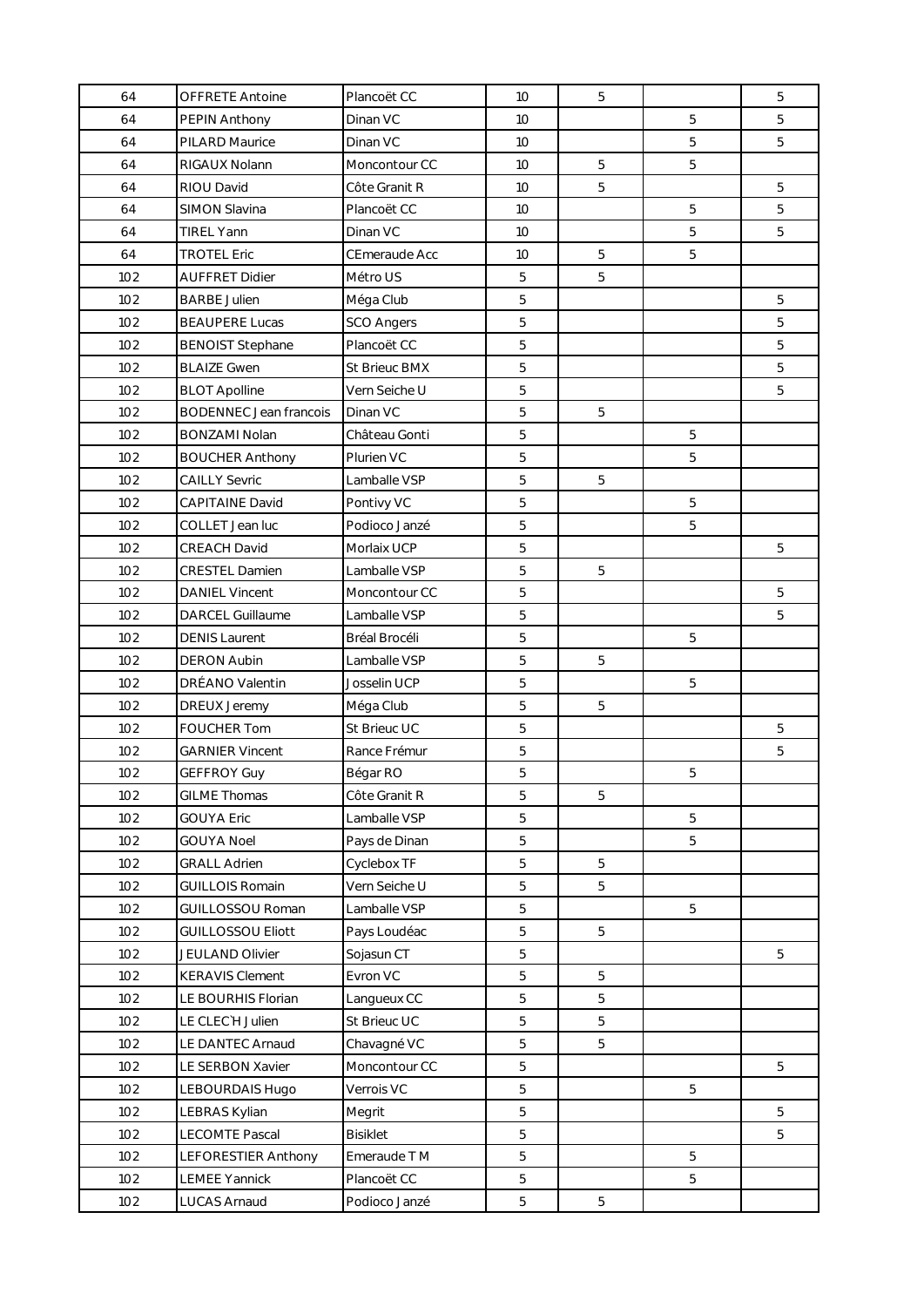| 102 | MALHERBE Christophe      | Ploermel VS   | 5 | 5. |   |   |
|-----|--------------------------|---------------|---|----|---|---|
| 102 | MEIGNAN Christophe       | Megrit        | 5 |    | 5 |   |
| 102 | MELEUC Richard           | Lanester AC   | 5 | 5  |   |   |
| 102 | <b>MOUTTE Alexis</b>     | Sisteron RO   | 5 |    | 5 |   |
| 102 | NEVO Samuel              | Hennebont UCL | 5 |    | 5 |   |
| 102 | NOC Augustin             | Megrit        | 5 |    | 5 |   |
| 102 | OLIVIER Stephane         | Ploufragan SC | 5 | 5  |   |   |
| 102 | PAIMPARAY Christophe     | Côte Granit R | 5 |    |   | 5 |
| 102 | PANSART Tristan          | Pays Loudéac  | 5 | 5  |   |   |
| 102 | PARLOUER Christophe      | Lannion C     | 5 |    |   | 5 |
| 102 | PAVOINE Thomas           | Dinan VC      | 5 |    |   | 5 |
| 102 | PODER Tony               | Ploumagoar VS | 5 |    |   | 5 |
| 102 | <b>RENIER Bertrand</b>   | Podioco Janzé | 5 |    | 5 |   |
| 102 | <b>RIGAUX Alizee</b>     | Moncontour CC | 5 |    |   | 5 |
| 102 | RIVALLAIN Philippe       | Méga Club     | 5 | 5  |   |   |
| 102 | <b>SICHERE Franck</b>    | Moncontour CC | 5 |    |   | 5 |
| 102 | <b>STEVENS Kevin</b>     | La Godasse    | 5 |    | 5 |   |
| 102 | <b>THOREUX Mathis</b>    | Dinan VC      | 5 |    |   | 5 |
| 102 | <b>VIELLEFON Gabriel</b> | Chavagné VC   | 5 | 5  |   |   |

## CLASSEMENT GÉNÉRAL FEMININES

| <b>Classement</b><br>Général | <b>Nom</b>             | Club                   | Total<br>point | Matignon  | Plumaudan | Plancoet  |
|------------------------------|------------------------|------------------------|----------------|-----------|-----------|-----------|
|                              | PITARD Léa             | <b>LAVAL CYCLISME</b>  | 85             | 30        | 30        | 25        |
| $\mathcal{P}$                | <b>AMICE Florine</b>   | <b>US VERN</b>         | 67             | 25        | 25        | 17        |
| 3                            | <b>TIREL Gwenaelle</b> | <b>VC DINAN</b>        | 60             | 20        | 20        | 20        |
| 4                            | <b>COUALAN Manon</b>   | T P DF DINAN           | 52             | 18        | 19        | 15        |
| 5                            | LEHERISSE Gwenaig      | <b>CC PLANCOET</b>     | 36             | 19        | 17        | $\bigcap$ |
| 6                            | <b>BEDFERT Pauline</b> | <b>EC RANCE FREMUR</b> | 36             | $\bigcap$ | 18        | 18        |
|                              | <b>SIMON Slavina</b>   | <b>CC PLANCOET</b>     | 35             | $\bigcap$ | 16        | 19        |
| 8                            | RIGAUX Alizée          | <b>CC MONCONTOUR</b>   | 30             | $\Omega$  | $\bigcap$ | 30        |
| 9                            | <b>BLOT Apoline</b>    | <b>US VERN</b>         | 16             | $\Omega$  | ∩         | 16        |
| 10                           | <b>HARNOIS Alice</b>   | <b>VCP LOUDEAC</b>     | $\bigcap$      | $\cap$    | ∩         | ∩         |

## 2 3 CAT JUNIORS

| <b>Classement</b><br>Général | <b>Nom</b>                     | Equipe            | Total<br>point | Matignon | Plumaudan | Plancoet |
|------------------------------|--------------------------------|-------------------|----------------|----------|-----------|----------|
|                              | PERIOU Tony                    | Pays Loudéac      | 60             | 17       | 30        | 13       |
| 2                            | <b>GLON Gaelig</b>             | Locminé OC        | 52             | 30       | 17        | 5        |
| 3                            | <b>TOMASSACCI Romain</b>       | Lanester AC       | 41             | 11       | 19        | 11       |
| 4                            | <b>DERVILY Tanguy</b>          | St Malo VC        | 41             | 14       | 15        | 12       |
| 5                            | <b>GUIDEC Raphael</b>          | Locminé OC        | 36             |          | 18        | 18       |
| 6                            | SAILLENFEST Leo                | Lanester AC       | 35             | 16       | 14        | 5        |
| 7                            | <b>BRICARD Alexis</b>          | <b>SCO Angers</b> | 30             |          |           | 30       |
| 8                            | <b>BOISRAME Kevin</b>          | Sablé Sarthe      | 30             | 25       | 5         |          |
| 9                            | <b>FAHIER Pierre alexandre</b> | Rennes CC         | 30             | 20       | 5         | 5        |
| 10 <sup>°</sup>              | ROCHEDY Romain                 | Rennes CC         | 28             | 15       | 13        |          |
| 11                           | LE SCANF Gurvan                | Romillé C         | 26             | 5        | 12        | 9        |
| 12                           | <b>DREANO Victor</b>           | Locminé OC        | 25             |          |           | 25       |
| 12                           | <b>HELARY Steven</b>           | St Brieuc UC      | 25             |          | 25        |          |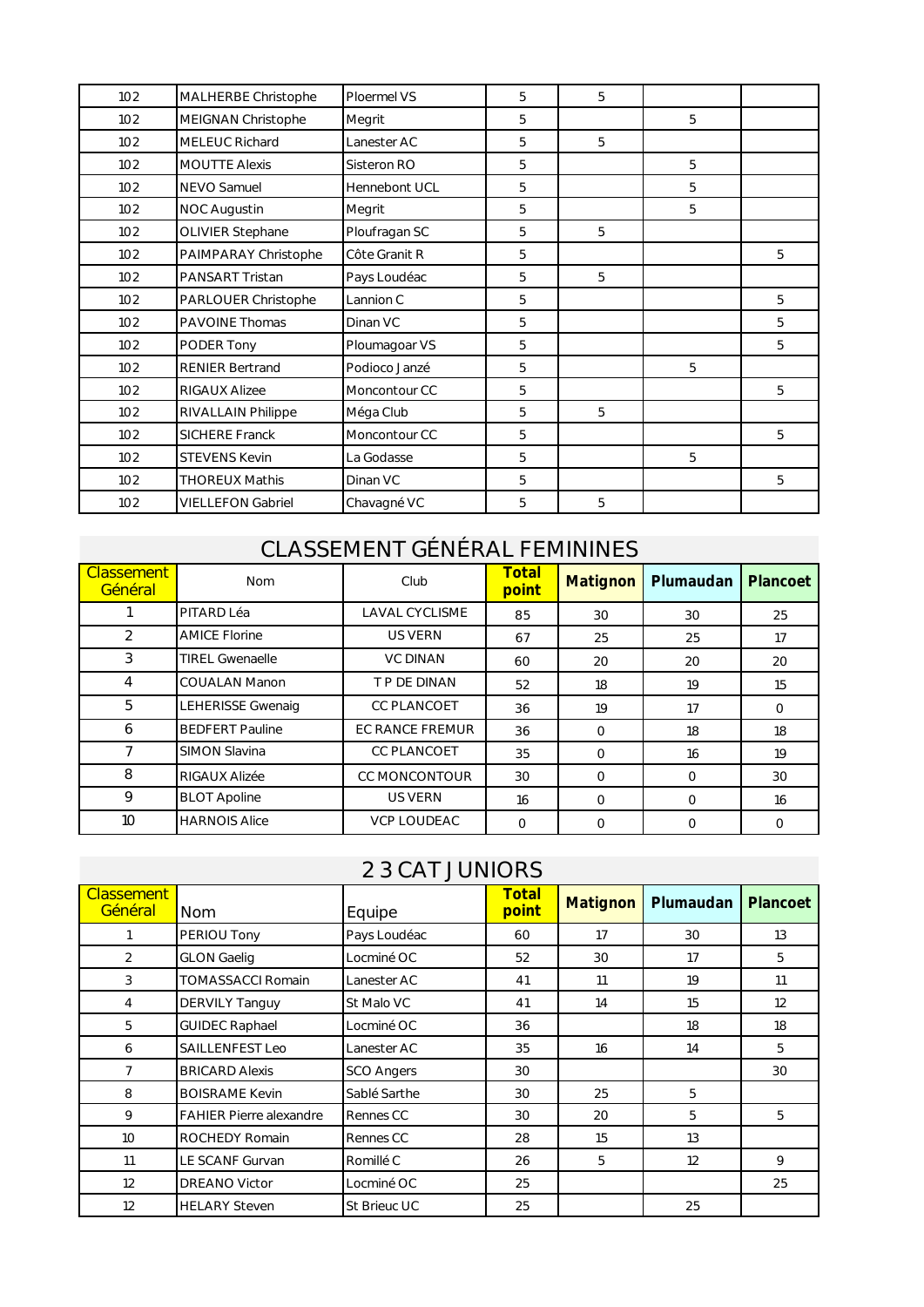| 14 | SOULABAILLE Dimitri                 | Pays Loudéac  | 23              | 18          | 5               |    |
|----|-------------------------------------|---------------|-----------------|-------------|-----------------|----|
| 15 | <b>CADORET Ewen</b>                 | Pays Lorient  | 21              |             | 16              | 5  |
| 15 | <b>ROYE Corentin</b>                | Lanester AC   | 21              |             | 5               | 16 |
| 17 | MALAQUIN Amaury                     | Rennes CC     | 21              | 5           | 11              | 5  |
| 18 | <b>BARON Elouan</b>                 | Angers Métro  | 20              |             | 20              |    |
| 18 | LEPOITTEVIN DUBOST Jori Rouen VC 76 |               | 20              |             |                 | 20 |
| 20 | <b>MOSIN Baptiste</b>               | Locminé OC    | 20              | 10          | 5               | 5  |
| 21 | <b>ALLAIRE Dorian</b>               | St Brieuc UC  | 19              | 19          |                 |    |
| 21 | <b>BOULET Enzo</b>                  | Plancoët CC   | 19              |             |                 | 19 |
| 23 | DANIEAU Alexandre                   | Pays Lorient  | 18              | 5           | 5               | 8  |
| 24 | <b>CRUBLET Brice</b>                | Sojasun Esp   | 17              |             |                 | 17 |
| 25 | <b>GOUESSANT Gabriel</b>            | Pays Loudéac  | 15              |             |                 | 15 |
| 26 | <b>TUAUDEN Théo</b>                 | Sojasun CT    | 15              | 5           | 10 <sup>°</sup> |    |
| 27 | <b>ALLENO Clement</b>               | Pays Loudéac  | 15              | 5           | 5               | 5  |
| 27 | <b>BARBE Florian</b>                | CEmeraude Acc | 15              | 5           | 5               | 5  |
| 27 | <b>BAUCHE Adrien</b>                | Pays Lorient  | 15              | 5           | 5               | 5  |
| 27 | <b>CLOCHE Victor</b>                | St Malo VC    | 15              | 5           | 5               | 5  |
| 27 | COUALAN Jordan                      | Pleven CC     | 15              | 5           | 5               | 5  |
| 27 | <b>DANION Ewen</b>                  | Lanester AC   | 15              | 5           | 5               | 5  |
| 27 | DAUGET GUERIN Goulven               | Fougères GO   | 15              | 5           | 5               | 5  |
| 27 | <b>DERVILY Benoit</b>               | St Malo VC    | 15              | 5           | 5               | 5  |
| 27 | <b>DRUMEL Alexis</b>                | Locminé OC    | 15              | 5           | 5               | 5  |
| 27 | FERCOQ Christophe                   | Loudéac 38 VC | 15              | 5           | 5               | 5  |
| 27 | <b>FORTIN Yoann</b>                 | Vitré CC      | 15              | 5           | 5               | 5  |
| 27 | FREMIN Jerome                       | Plancoët CC   | 15              | 5           | 5               | 5  |
| 27 | <b>HOUSSIN Clement</b>              | Rennes CC     | 15              | 5           | 5               | 5  |
| 27 | JOUAN Christopher                   | Plancoët CC   | 15              | 5           | 5               | 5  |
| 27 | <b>MACE Pascal</b>                  | Loudéac 38 VC | 15              | 5           | 5               | 5  |
| 27 | <b>MOISAN Thibault</b>              | Plancoët CC   | 15              | $\mathbf 5$ | 5               | 5  |
| 27 | PAILLARD Baptiste                   | Vitré CC      | 15              | 5           | 5               | 5  |
| 27 | REBILLARD Suliac                    | Plancoët CC   | 15              | 5           | 5               | 5  |
| 27 | ROBERT Enzo                         | Quedillac Dyn | 15              | 5           | 5               | 5  |
| 27 | ROBERT Alan                         | Plancoët CC   | 15              | 5           | 5               | 5  |
| 47 | <b>THIERRY Pierre</b>               | Locminé OC    | 14              |             |                 | 14 |
| 48 | MORVAN Lucas                        | St Brieuc UC  | 14              | 9           | 5               |    |
| 48 | <b>VEISTROFFER Baptiste</b>         | Vannes UCK    | 14              | 5           | 9               |    |
| 50 | <b>GLOUX Swann</b>                  | Vern Seiche U | 13              | 13          |                 |    |
| 51 | LE FLOCHMOEN Antoine                | Ploumagoar VS | 12              | 12          |                 |    |
| 52 | POIGNANT Pacôme                     | Lanester AC   | 10 <sup>°</sup> |             |                 | 10 |
| 53 | <b>BEDFERT Guillaume</b>            | Rance Frémur  | 10 <sup>°</sup> |             | 5               | 5  |
| 53 | <b>BERTIN Lucas</b>                 | Locminé OC    | 10 <sup>°</sup> | 5           | 5               |    |
| 53 | <b>BOUCHER Alexandre</b>            | Plancoët CC   | 10 <sup>°</sup> | 5           |                 | 5  |
| 53 | <b>BOURSEUL Valentin</b>            | Trégueux VS   | 10              | 5           |                 | 5  |
| 53 | CARDRAIN Hugo                       | Hennebont UCL | 10 <sup>°</sup> | 5           | 5               |    |
| 53 | <b>DAGORNE Malo</b>                 | Plancoët CC   | 10 <sup>°</sup> | 5           |                 | 5  |
| 53 | DARCEL Alexandre                    | Plancoët CC   | 10 <sup>°</sup> |             | 5               | 5  |
| 53 | <b>DEFFAINS Enzo</b>                | Romillé C     | 10 <sup>°</sup> | 5           | 5               |    |
| 53 | DELAMARCHE Benjamin                 | Vitré CC      | 10 <sup>°</sup> |             | 5               | 5  |
| 53 | DERUDDER Thomas                     | Lamballe VSP  | 10 <sup>°</sup> |             | 5               | 5  |
| 53 | DUPONCEL Clement                    | Romillé C     | 10              |             | 5               | 5  |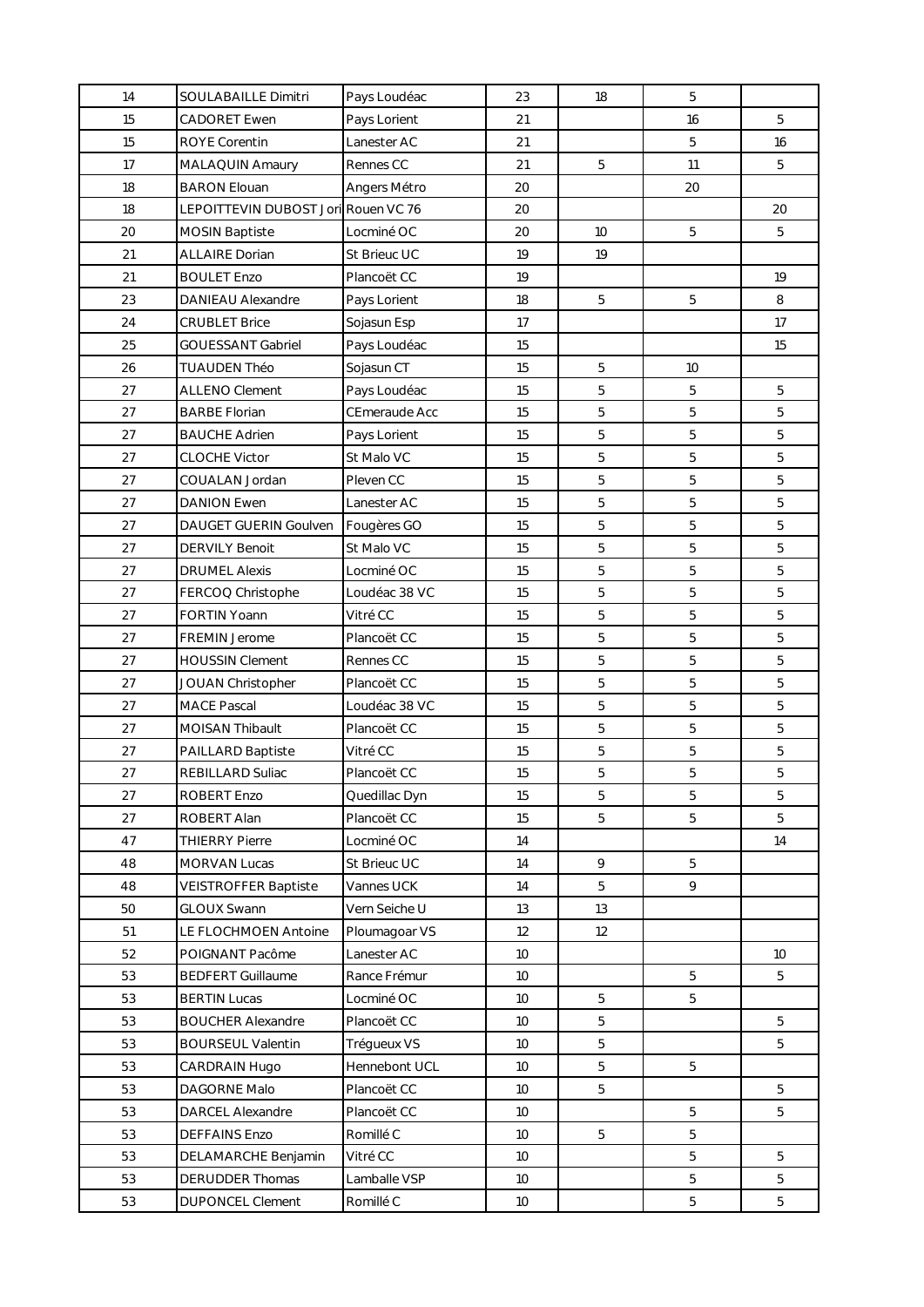| 53  | <b>EDARD Gregory</b>    | Vitré CC      | 10 | 5              | 5 |             |
|-----|-------------------------|---------------|----|----------------|---|-------------|
| 53  | <b>FORTIN Romain</b>    | Vitré CC      | 10 | 5              |   | 5           |
| 53  | <b>FOUCHER Cameron</b>  | Vitré CC      | 10 | 5              | 5 |             |
| 53  | <b>GAUDIN Maxime</b>    | Quedillac Dyn | 10 |                | 5 | 5           |
| 53  | <b>GERVAISE Dorian</b>  | Quedillac Dyn | 10 |                | 5 | 5           |
| 53  | <b>GESRET Remi</b>      | St Malo VC    | 10 | 5              | 5 |             |
| 53  | <b>GICQUEL Nicolas</b>  | Rance Frémur  | 10 |                | 5 | 5           |
| 53  | GOLARD Benjamin         | Rennes CC     | 10 | $\overline{5}$ | 5 |             |
| 53  | <b>GROSSET Ronan</b>    | Plancoët CC   | 10 | 5              | 5 |             |
| 53  | <b>GROUAZEL Fabien</b>  | Plancoët CC   | 10 |                | 5 | $\mathbf 5$ |
| 53  | GROUSSARD Nolan         | Pays Loudéac  | 10 | 5              |   | 5           |
| 53  | <b>HARNOIS Pascal</b>   | Hennebont C   | 10 | 5              | 5 |             |
| 53  | <b>JARNO Paul</b>       | Hennebont C   | 10 |                | 5 | 5           |
| 53  | <b>JOLY Adrien</b>      | Plurien VC    | 10 |                | 5 | 5           |
| 53  | <b>JOUAULT Axel</b>     | Vitré CC      | 10 | $\overline{5}$ |   | 5           |
| 53  | LE BRUN Corentin        | Rennes CC     | 10 | 5              | 5 |             |
| 53  | LE HARDY Damien         | St Brieuc UC  | 10 | 5              | 5 |             |
| 53  | LE ROUSSEAU Gatien      | Dinan VC      | 10 | 5              | 5 |             |
| 53  | <b>LEBARS Enric</b>     | Rance Frémur  | 10 |                | 5 | 5           |
| 53  | LERAT Jonathan          | Rennes CC     | 10 |                | 5 | 5           |
| 53  | LOUET Theo              | Avranches VC  | 10 | 5              | 5 |             |
| 53  | LOUVEL Noah             | Vern Seiche U | 10 | 5              |   | 5           |
| 53  | <b>MASSE Valentin</b>   | Dinan VC      | 10 |                | 5 | 5           |
| 53  | MENOT Jordan            | Pays de Dinan | 10 |                | 5 | 5           |
| 53  | <b>NOEL Mathis</b>      | Plancoët CC   | 10 | 5              |   | 5           |
| 53  | OLLIVIER Gurvan         | Vern Seiche U | 10 | 5              |   | 5           |
| 53  | PAILLARD Romain         | Vitré CC      | 10 |                | 5 | 5           |
| 53  | PECHEUX Adrien          | Trégueux VS   | 10 | 5              |   | 5           |
| 53  | POULIZAC Ronan          | St Brieuc UC  | 10 |                | 5 | 5           |
| 53  | PROD'HOMME Antoine      | CEmeraude Acc | 10 | 5              | 5 |             |
| 53  | <b>RAFFRAY Mathis</b>   | Plancoët CC   | 10 | 5              | 5 |             |
| 53  | RAULT Axel              | Plancoët CC   | 10 | 5              |   | 5           |
| 53  | RICHEUX Florian         | Bertin T      | 10 |                | 5 | 5           |
| 53  | ROZE Corentin           | Vitré CC      | 10 | 5              | 5 |             |
| 53  | <b>RUAUD Emilien</b>    | Lanester AC   | 10 | 5              |   | 5           |
| 53  | <b>UDIN Alexis</b>      | Quedillac Dyn | 10 |                | 5 | 5           |
| 53  | <b>VERDES Benjamin</b>  | CEmeraude Acc | 10 | 5              | 5 |             |
| 53  | <b>WEISS Theo</b>       | Angers Métro  | 10 |                | 5 | 5           |
| 102 | <b>BOHAL Victor</b>     | StHerblain US | 8  | 8              |   |             |
| 102 | TUCHER GUY              | Plancoët CC   | 8  |                | 8 | 5           |
| 104 | ALIX Alan               | Pays de Dinan | 5  |                | 5 |             |
| 104 | <b>ALLAIN Louis</b>     | St Brieuc UC  | 5  |                |   | 5           |
| 104 | AMELOT Thibault         | Pays de Dinan | 5  |                | 5 |             |
| 104 | AUDIC Clément           | Vannes Véloce | 5  | 5              |   |             |
| 104 | <b>BEAUCHER Arthur</b>  | Fougères GO   | 5  | 5              |   |             |
| 104 | <b>BEAUSSIER Thomas</b> | Fougères GO   | 5  |                | 5 |             |
| 104 | <b>BODIGUEL Jacques</b> | Vitré CC      | 5  | 5              |   |             |
| 104 | <b>BOILEAU Killian</b>  | Pays Loudéac  | 5  | 5              |   |             |
| 104 | <b>BOUCHER Morgan</b>   | St Brieuc UC  | 5  | 5              |   |             |
| 104 | <b>BRESSET Louison</b>  | La Godasse    | 5  |                |   | 5           |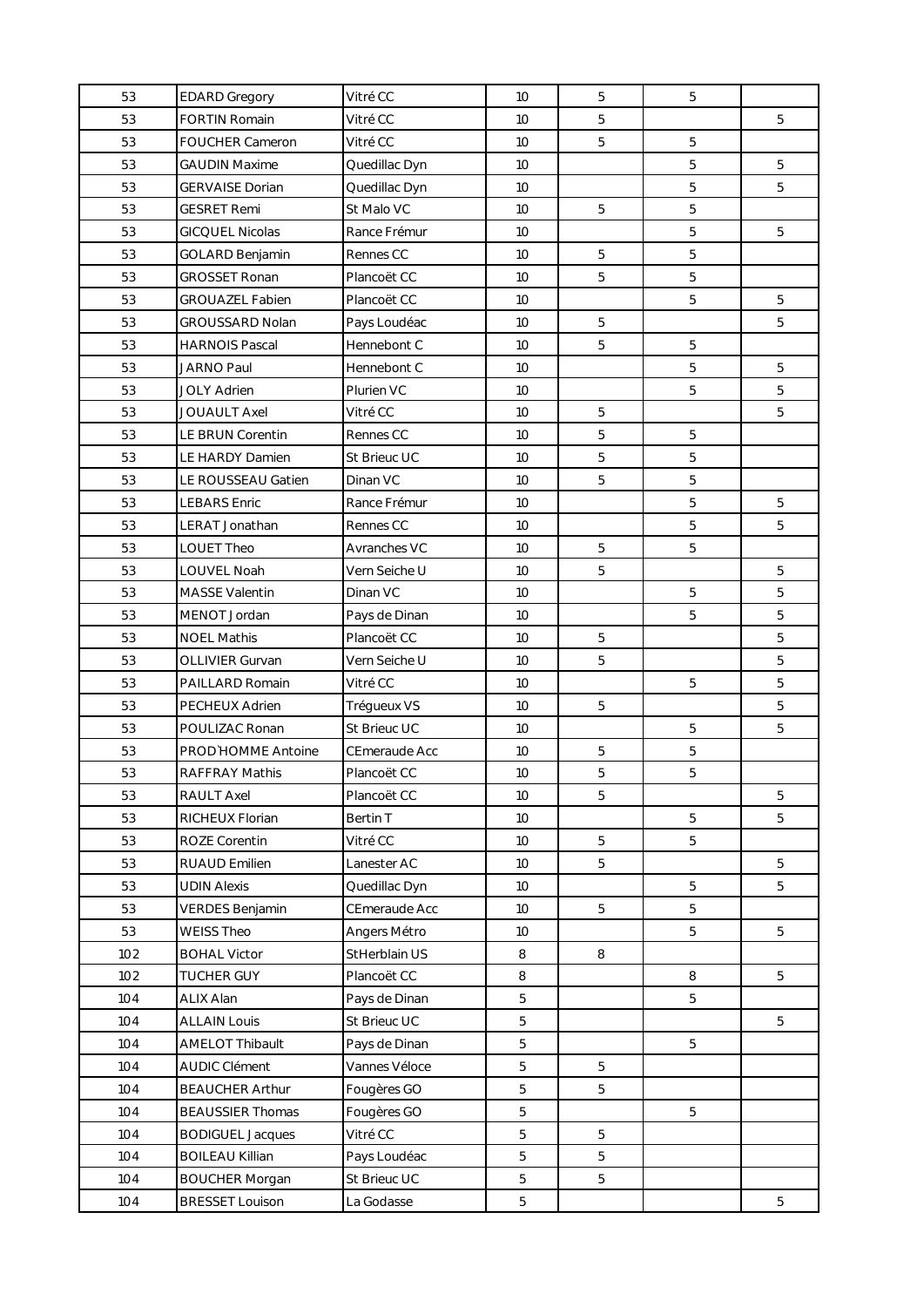| 104 | <b>BRIEND Anthony</b>         | La Godasse        | 5 |   |             | 5 |
|-----|-------------------------------|-------------------|---|---|-------------|---|
| 104 | <b>BRINDEJONC Robert</b>      | Quedillac Dyn     | 5 |   |             | 5 |
| 104 | <b>BUREL Louy</b>             | Trégueux VS       | 5 |   |             | 5 |
| 104 | CACHELIEVRE Julien            | St Hilaire VC     | 5 |   | 5           |   |
| 104 | <b>CHAUPITRE Julien</b>       | Ploufragan SC     | 5 | 5 |             |   |
| 104 | CHAUVEL Alexandre             | Cesson OCC        | 5 |   | 5           |   |
| 104 | CLERMONT Jeremy               | Vern Seiche U     | 5 | 5 |             |   |
| 104 | <b>CORLAY Yoran</b>           | Plancoët CC       | 5 |   |             | 5 |
| 104 | DANET Mickaël                 | Vannes Véloce     | 5 |   |             | 5 |
| 104 | <b>DAUGAN Enzo</b>            | Dinan VC          | 5 |   | $\mathbf 5$ |   |
| 104 | <b>DELALAIRE Jules</b>        | Apoge C           | 5 |   | 5           |   |
| 104 | DOLEDEC Elouan                | Langueux CC       | 5 |   |             | 5 |
| 104 | DUCHEMIN Damien               | Chateaubriant     | 5 | 5 |             |   |
| 104 | <b>DUVIGNEAU Guillaume</b>    | Cesson OCC        | 5 |   | 5           |   |
| 104 | <b>ECOBICHON Alexandre</b>    | St Brieuc UC      | 5 |   | 5           |   |
| 104 | <b>EVEN lucas</b>             | Laillé Vallon     | 5 | 5 |             |   |
| 104 | FILLAUT Miguel                | T Sp Energy       | 5 |   |             | 5 |
| 104 | FRANCOIS Titouan              | Lanester AC       | 5 |   | 5           |   |
| 104 | <b>GANNERAY Maxime</b>        | St Brieuc UC      | 5 |   | 5           |   |
| 104 | <b>GEMON Lenny</b>            | Trégueux VS       | 5 |   |             | 5 |
| 104 | <b>GILLOT Valentin</b>        | Pays Loudéac      | 5 | 5 |             |   |
| 104 | <b>GOURVENEC Lilian</b>       | Brest M.C.        | 5 |   | 5           |   |
| 104 | <b>GUILMIN Damien</b>         | La Godasse        | 5 |   | 5           |   |
| 104 | <b>HAMONIC Maximilien</b>     | Quedillac Dyn     | 5 | 5 |             |   |
| 104 | <b>HARDY Baptiste</b>         | Louvigné VCS      | 5 | 5 |             |   |
| 104 | <b>HERNOT Guirec</b>          | Plestin Trégo     | 5 | 5 |             |   |
| 104 | <b>HUBY Mathieu</b>           | Ploufragan SC     | 5 | 5 |             |   |
| 104 | JANVIER Julien                | LaRocheYon V      | 5 |   | 5           |   |
| 104 | JEULAND Sylvain               | Rennes EC         | 5 | 5 |             |   |
| 104 | <b>JOSSE David</b>            | Bouguenais EC     | 5 | 5 |             |   |
| 104 | JOUANOLLE Romain              | Vern Seiche U     | 5 | 5 |             |   |
| 104 | JOUBREL Cyriac                | Lanester AC       | 5 | 5 |             |   |
| 104 | LE CALVE Louison              | Lanester AC       | 5 |   |             | 5 |
| 104 | LE CHENADEC Antoine           | Hennebont C       | 5 |   | 5           |   |
| 104 | LE GAL Benjamin               | Quéven EC         | 5 |   | 5           |   |
| 104 | LE HENANFF Axel               | St Brieuc UC      | 5 |   |             | 5 |
| 104 | LE MONTAGNER Maxime           | Sojasun CT        | 5 |   | 5           |   |
| 104 | LE MOUSSU Valentin            | St Hilaire VC     | 5 |   | 5           |   |
| 104 | LE TUTOUR Francois            | St Brieuc UC      | 5 |   | 5           |   |
| 104 | LEARD Jean                    | St Brieuc UC      | 5 |   |             | 5 |
| 104 | <b>LECHARPENTIER Pierrick</b> | Vitré CC          | 5 |   | 5           |   |
| 104 | LECOMTE Tanguy                | Rennes CC         | 5 |   | 5           |   |
| 104 | <b>LEMAITRE Nicolas</b>       | Ploufragan SC     | 5 |   |             | 5 |
| 104 | LEMOINE Jean matthieu         | Ploumagoar VS     | 5 | 5 |             |   |
| 104 | LENOUVEL Marc                 | La Godasse        | 5 |   |             | 5 |
| 104 | <b>LERAY Julien</b>           | Brest M.C.        | 5 |   | 5           |   |
| 104 | MALO Nathan                   | StHerblain US     | 5 | 5 |             |   |
| 104 | MAUCOURT Jules                | <b>SCO Angers</b> | 5 |   |             | 5 |
| 104 | MC KAY Shane                  | Lanester AC       | 5 | 5 |             |   |
| 104 | <b>MERLET Quentin</b>         | Pays Lorient      | 5 |   | 5           |   |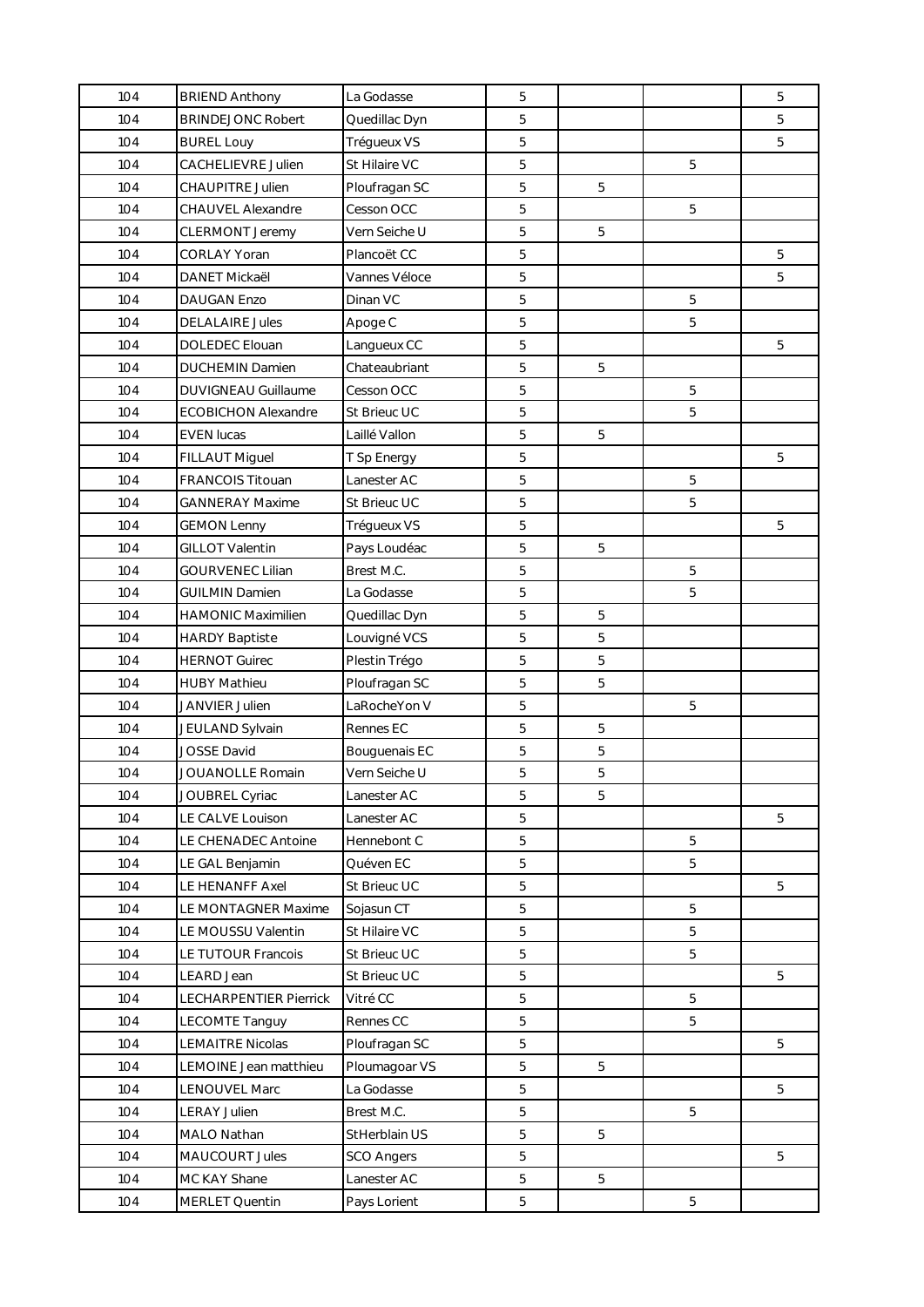| 104 | MESLE Thibaud          | Hennebont UCL | 5 |   | 5 |   |
|-----|------------------------|---------------|---|---|---|---|
| 104 | MILLET Hugo            | Dinan VC      | 5 | 5 |   |   |
| 104 | MINIER Mathias         | Quedillac Dyn | 5 |   |   | 5 |
| 104 | MOREAU Antoine         | Vern Seiche U | 5 | 5 |   |   |
| 104 | MORIN Dylan            | Plestin Trégo | 5 | 5 |   |   |
| 104 | <b>MOY Stanislas</b>   | Pays Loudéac  | 5 |   |   | 5 |
| 104 | <b>NEUCIN Nathan</b>   | Vern Seiche U | 5 | 5 |   |   |
| 104 | PAILLARD Axel          | Vitré CC      | 5 | 5 |   |   |
| 104 | POILVERT Freddy        | La Godasse    | 5 |   |   | 5 |
| 104 | PRISE Mael             | Pays Loudéac  | 5 | 5 |   |   |
| 104 | PRUD HOMME Herve       | Côte Granit R | 5 | 5 |   |   |
| 104 | RADIER Corentin        | Vitré CC      | 5 | 5 |   |   |
| 104 | RADIER Julien          | Vitré CC      | 5 |   | 5 |   |
| 104 | RAUD Guillaume         | Pays Lorient  | 5 | 5 |   |   |
| 104 | <b>RENONCET Thomas</b> | Vern Seiche U | 5 | 5 |   |   |
| 104 | SADOUDI Kevin          | La Godasse    | 5 |   |   | 5 |
| 104 | SAULNIER Florentin     | Rance Frémur  | 5 |   |   | 5 |
| 104 | <b>TIREL Yann</b>      | Dinan VC      | 5 | 5 |   |   |